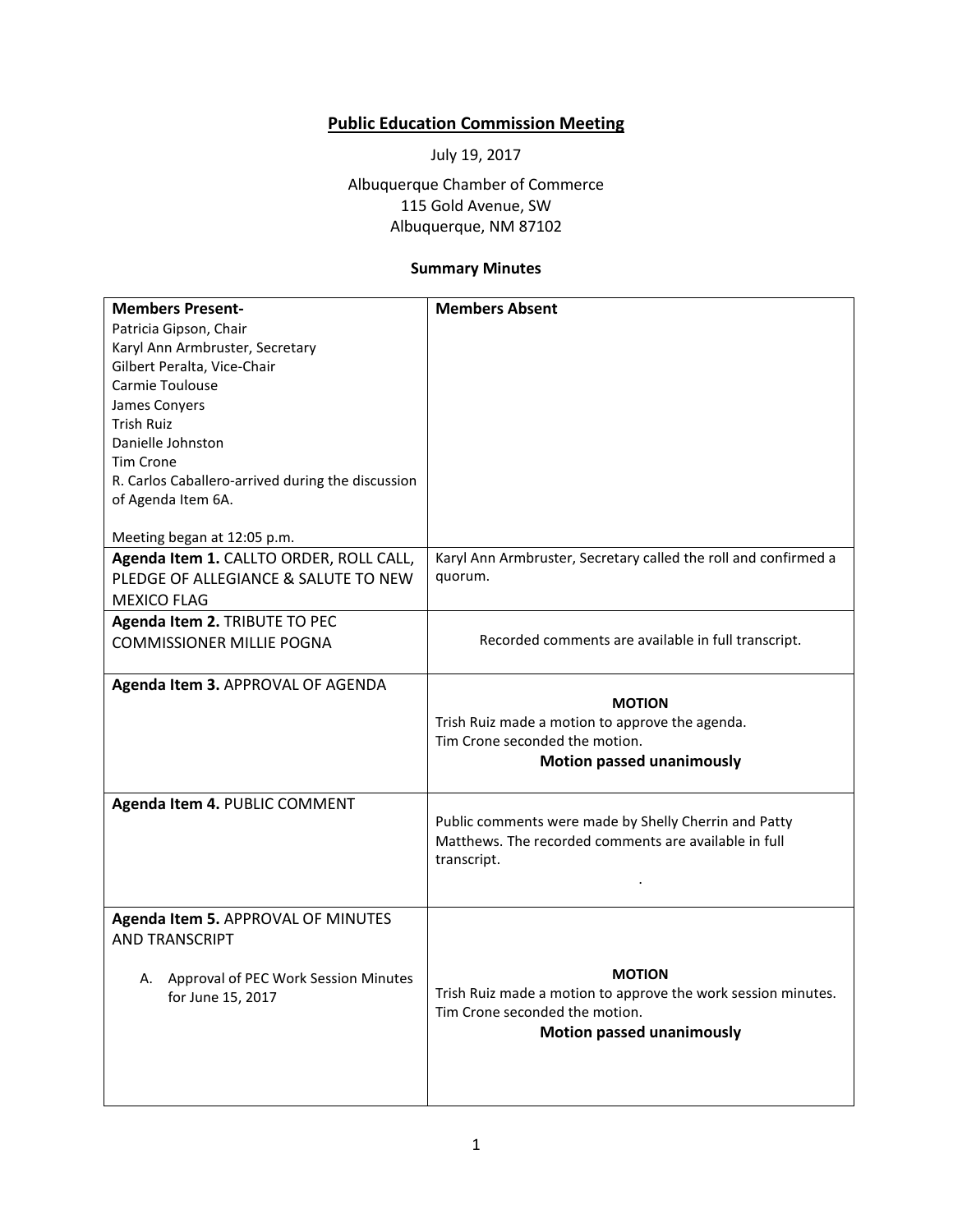| <b>MOTION</b>                                                                                                                                                                                                                                                                                                                                              |
|------------------------------------------------------------------------------------------------------------------------------------------------------------------------------------------------------------------------------------------------------------------------------------------------------------------------------------------------------------|
| Karyl Ann Armbruster made a motion to approve the Meeting<br>Transcript Minutes for June 15, 2017 as corrected.<br>Trish Ruiz seconded the motion.                                                                                                                                                                                                         |
| <b>Motion passed unanimously</b>                                                                                                                                                                                                                                                                                                                           |
| <b>MOTION</b><br>James Conyers made a motion to approve the Meeting<br>Transcript Minutes for June 16, 2017.<br>Carmie Toulouse seconded the motion.<br><b>Motion passed unanimously</b>                                                                                                                                                                   |
| <b>MOTION</b>                                                                                                                                                                                                                                                                                                                                              |
| Danielle Johnston made a motion to approve the Meeting<br>Summary Minutes.                                                                                                                                                                                                                                                                                 |
| Karyl Ann Armbruster seconded the motion.                                                                                                                                                                                                                                                                                                                  |
| <b>Motion passed unanimously</b>                                                                                                                                                                                                                                                                                                                           |
|                                                                                                                                                                                                                                                                                                                                                            |
| <b>MOTION</b>                                                                                                                                                                                                                                                                                                                                              |
| Carmie Toulouse made the following motion:<br>Madam Chair, I move that we approve the amendment request<br>from the School of Dreams to add the third grade to their school<br>for the school year of 2017-'18.<br>R. Carlos Caballero seconded the motion.<br>Motion passed by a majority vote<br>(6-3; Johnston, Crone, and Armbruster voted no)         |
| <b>MOTION</b><br>Patricia Gipson made the following motion:<br>I move to approve the amendment request presented by the<br>School of Dreams to amend the grade levels served to include a<br>3Y4Y Developmentally Disabled Program.<br>Carmie Toulouse seconded the motion.<br>Motion passed by a majority vote<br>(7-2; Johnston and Armbruster voted no) |
|                                                                                                                                                                                                                                                                                                                                                            |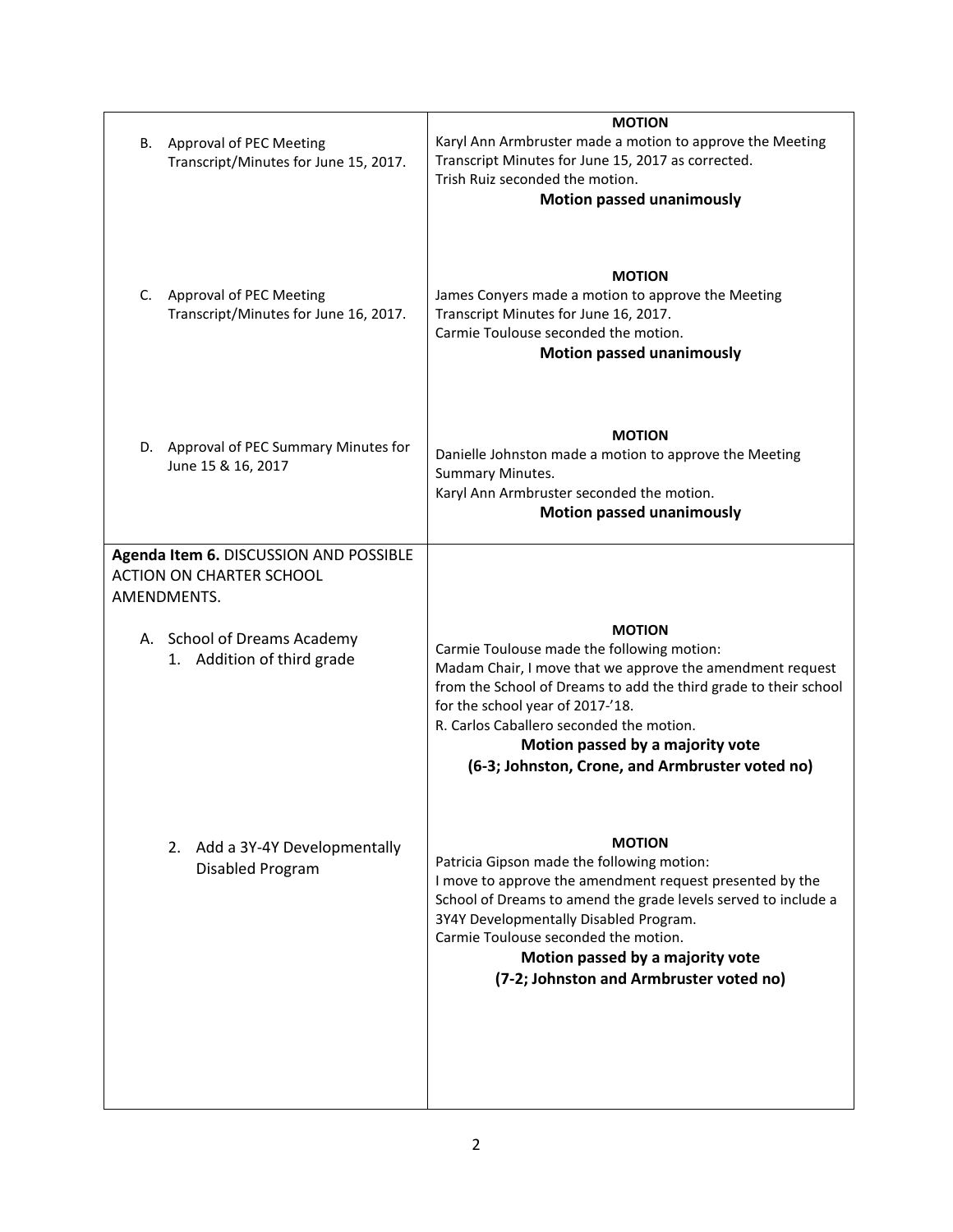| Estancia Valley Classical Academy<br>В.<br>Enrollment cap increase<br>1. | <b>MOTION</b><br>Danielle Johnston made the following motion:<br>Madam Chair, I move to approve the amendment presented by<br>Estancia Valley Classical Academy to increase its enrollment to<br>780, with the following conditions: successful completion of the<br>new facility. |
|--------------------------------------------------------------------------|------------------------------------------------------------------------------------------------------------------------------------------------------------------------------------------------------------------------------------------------------------------------------------|
|                                                                          | R. Carlos Caballero seconded the motion.                                                                                                                                                                                                                                           |
|                                                                          | Motion passed by a majority vote<br>(6-3; Peralta, Crone, and Gipson voted no)                                                                                                                                                                                                     |
| Agenda Item 7. DISCUSSION AND POSSIBLE                                   |                                                                                                                                                                                                                                                                                    |
| ACTION ON LA PROMESA EARLY LEARNING<br>CENTER REGARDING THEIR REPORT ON  |                                                                                                                                                                                                                                                                                    |
| PERFORMANCE INDICATORS FOR CURRENT                                       | Recorded comments are available in full transcript.                                                                                                                                                                                                                                |
| SCHOOL YEAR AND PLANNED<br>PROFESSIONAL DEVELOPMENT                      |                                                                                                                                                                                                                                                                                    |
|                                                                          |                                                                                                                                                                                                                                                                                    |
| Agenda Item 8. REPORT FROM OPTIONS<br>FOR PARENTS & THE CHARTER SCHOOL   |                                                                                                                                                                                                                                                                                    |
| DIVISION-DISCUSSION AND POSSIBLE                                         |                                                                                                                                                                                                                                                                                    |
| <b>ACTIONS</b>                                                           | Recorded comments are available in full transcript.                                                                                                                                                                                                                                |
| A. Charter School Division Update                                        |                                                                                                                                                                                                                                                                                    |
| Report on Governance Changes<br>В.                                       |                                                                                                                                                                                                                                                                                    |
| 1. Albuquerque School of                                                 |                                                                                                                                                                                                                                                                                    |
| Excellence                                                               |                                                                                                                                                                                                                                                                                    |
| 2. Aldo Leopold Charter High<br>School                                   |                                                                                                                                                                                                                                                                                    |
| 3. Alma d'Arte Charter High                                              |                                                                                                                                                                                                                                                                                    |
| School                                                                   |                                                                                                                                                                                                                                                                                    |
| 4. Anthony Charter School                                                |                                                                                                                                                                                                                                                                                    |
| 5. Dzil Ditl'ooi School of                                               |                                                                                                                                                                                                                                                                                    |
| Empowerment, Action and                                                  |                                                                                                                                                                                                                                                                                    |
| Perseverance (DEAP)                                                      |                                                                                                                                                                                                                                                                                    |
| 6. Sandoval Academy of Bilingual                                         |                                                                                                                                                                                                                                                                                    |
| <b>Education (SABE)</b>                                                  |                                                                                                                                                                                                                                                                                    |
| 7. South Valley Preparatory                                              |                                                                                                                                                                                                                                                                                    |
| School                                                                   |                                                                                                                                                                                                                                                                                    |
| 8. New Mexico School for the Arts<br>9. Cariños de Los Niños Charter     |                                                                                                                                                                                                                                                                                    |
| School                                                                   |                                                                                                                                                                                                                                                                                    |
| C. Working with Public Impact on                                         |                                                                                                                                                                                                                                                                                    |
| <b>Revising Performance Frameworks</b>                                   |                                                                                                                                                                                                                                                                                    |
|                                                                          |                                                                                                                                                                                                                                                                                    |
| Agenda Item 9. DISCUSSION AND POSSIBLE                                   |                                                                                                                                                                                                                                                                                    |
| <b>ACTION ON RFP AND SUBMITTED</b>                                       | The commission agreed to table the discussion until the                                                                                                                                                                                                                            |
| PROPOSALS FOR A PEC ATTORNEY                                             | September meeting.                                                                                                                                                                                                                                                                 |
|                                                                          |                                                                                                                                                                                                                                                                                    |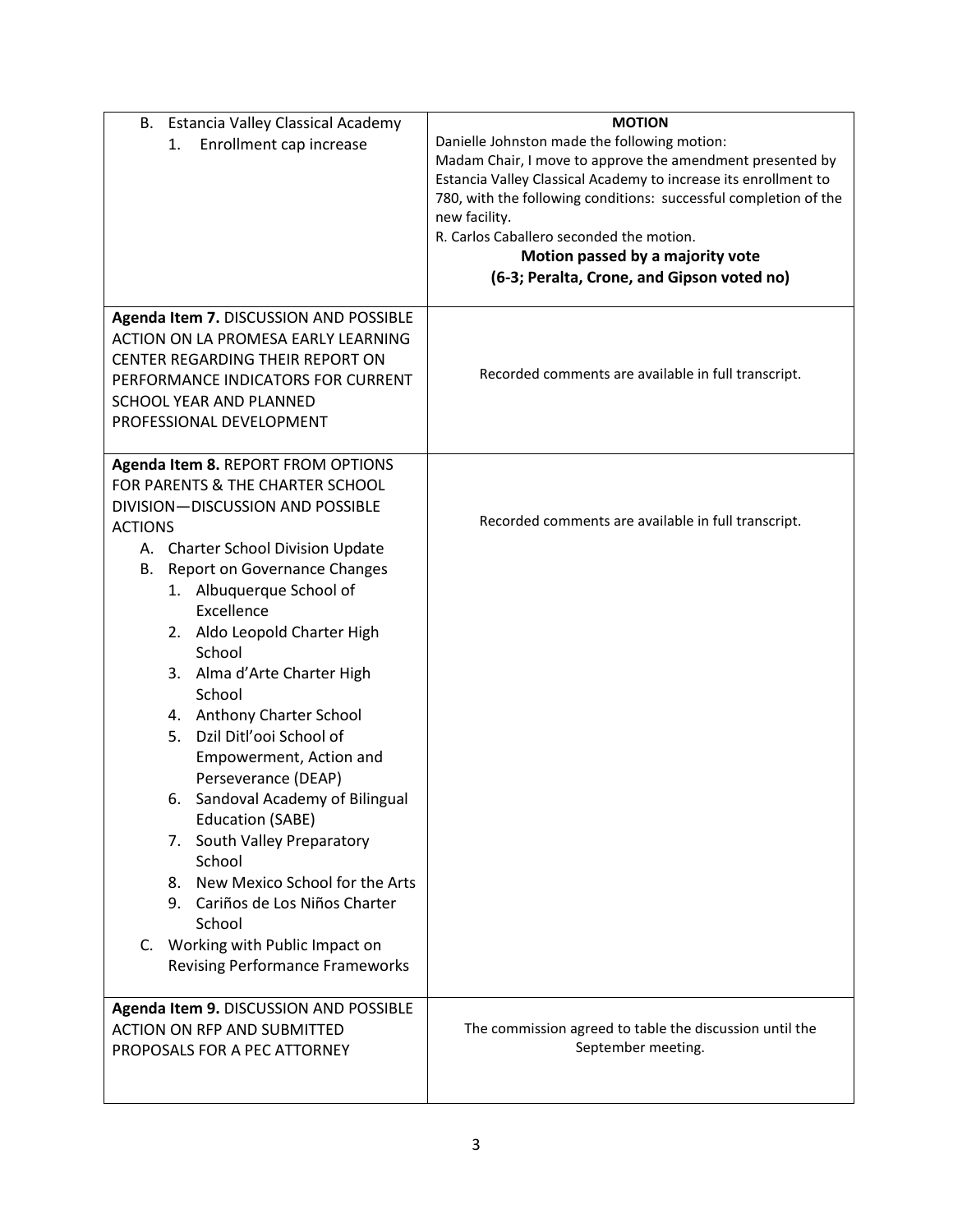| R. Carlos Caballero left the meeting.                                                                                                                                                                     |                                                                                                                                                                                                                                                                                             |
|-----------------------------------------------------------------------------------------------------------------------------------------------------------------------------------------------------------|---------------------------------------------------------------------------------------------------------------------------------------------------------------------------------------------------------------------------------------------------------------------------------------------|
| Agenda Item 10. DISCUSSION AND                                                                                                                                                                            |                                                                                                                                                                                                                                                                                             |
| POSSIBLE ACTION ON CHARTER SCHOOL                                                                                                                                                                         | <b>MOTION</b>                                                                                                                                                                                                                                                                               |
| RENEWAL APPLICATION FORMS AND KIT                                                                                                                                                                         | Danielle Johnston made the following motion:<br>Madam Chair, I make the motion that we accept the revised-<br>the Revised Draft of the State Charter Renewal Application Kit.<br>Trish Ruiz seconded the motion.<br>Motion passed by a majority vote<br>(6-2; Toulouse and Gipson voted no) |
| Agenda Item 11. DISCUSSION AND                                                                                                                                                                            |                                                                                                                                                                                                                                                                                             |
| POSSIBLE ACTION ON CHARTER SCHOOL                                                                                                                                                                         | The commission agreed to table the amendment until the                                                                                                                                                                                                                                      |
| AMENDMENT REQUEST POLICIES AND                                                                                                                                                                            | October meeting.                                                                                                                                                                                                                                                                            |
| <b>PROTOCOLS</b>                                                                                                                                                                                          |                                                                                                                                                                                                                                                                                             |
|                                                                                                                                                                                                           |                                                                                                                                                                                                                                                                                             |
|                                                                                                                                                                                                           |                                                                                                                                                                                                                                                                                             |
| Agenda Item 12. REPORT FROM THE CHAIR                                                                                                                                                                     |                                                                                                                                                                                                                                                                                             |
| A. Community Input Hearings<br>1. Thursday, July 20 in<br>Albuquerque<br>B. NACSA Leadership Conference<br>October 16-19, 2017 in Phoenix<br>(Attending-Gipson, Armbruster,<br>Johnston, Ruiz, Caballero) |                                                                                                                                                                                                                                                                                             |
| C. PSCOC Release Purchase Funds                                                                                                                                                                           | Recorded comments are available in full transcript.                                                                                                                                                                                                                                         |
| D. Appointment to NMPSIA & State<br><b>Library Commission</b>                                                                                                                                             |                                                                                                                                                                                                                                                                                             |
| Update from New Mexico Charter<br>Е.<br>Coalition                                                                                                                                                         |                                                                                                                                                                                                                                                                                             |
|                                                                                                                                                                                                           |                                                                                                                                                                                                                                                                                             |
| Agenda Item 13. PEC COMMENTS                                                                                                                                                                              | Recorded comments are available in full transcript.                                                                                                                                                                                                                                         |
| Agenda Item 14. ADJOURN                                                                                                                                                                                   |                                                                                                                                                                                                                                                                                             |
|                                                                                                                                                                                                           | <b>MOTION</b>                                                                                                                                                                                                                                                                               |
|                                                                                                                                                                                                           | Trish Ruiz made a motion to adjourn.                                                                                                                                                                                                                                                        |
|                                                                                                                                                                                                           | Carmie Toulouse seconded the motion.                                                                                                                                                                                                                                                        |
|                                                                                                                                                                                                           |                                                                                                                                                                                                                                                                                             |